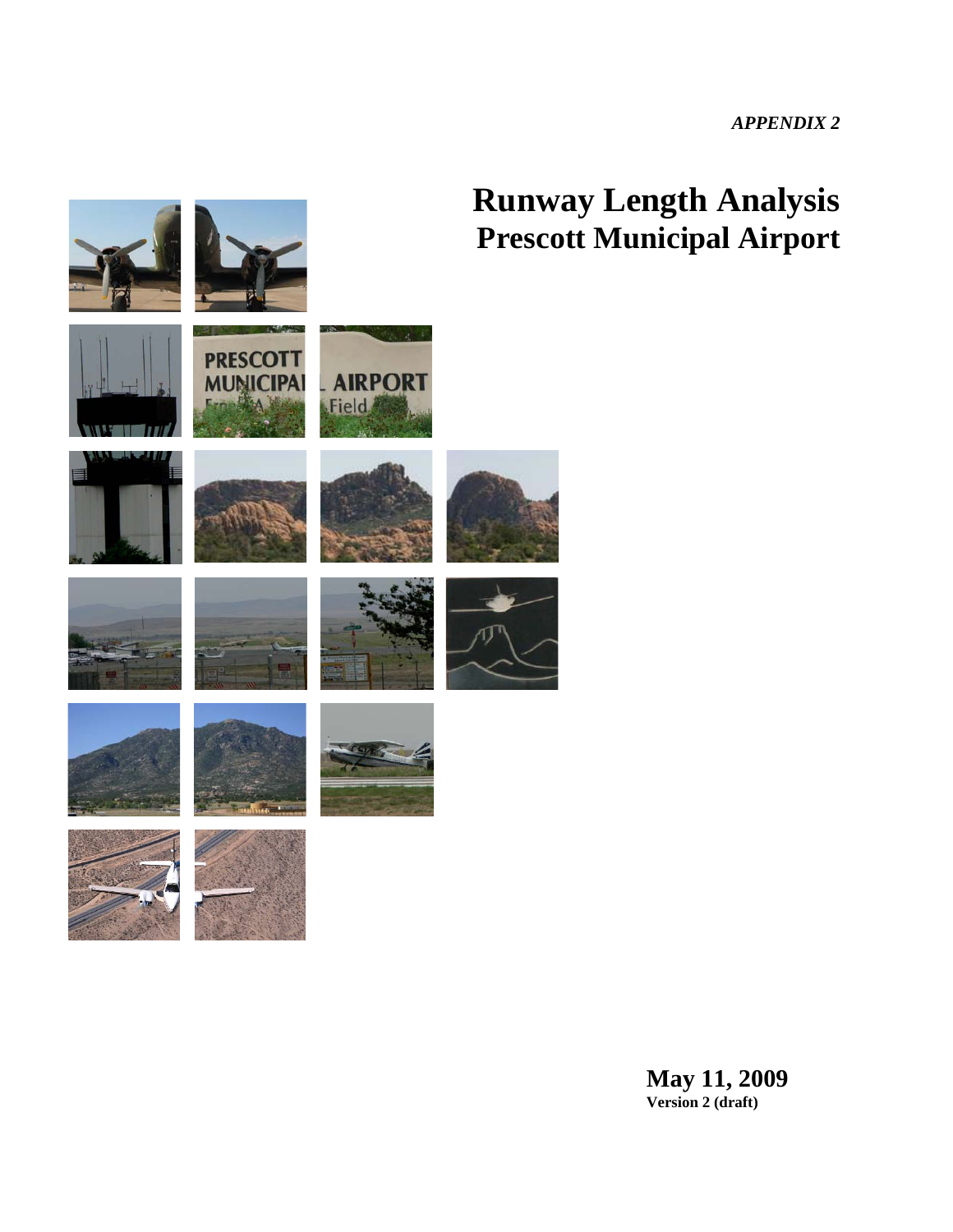### **Table of Contents**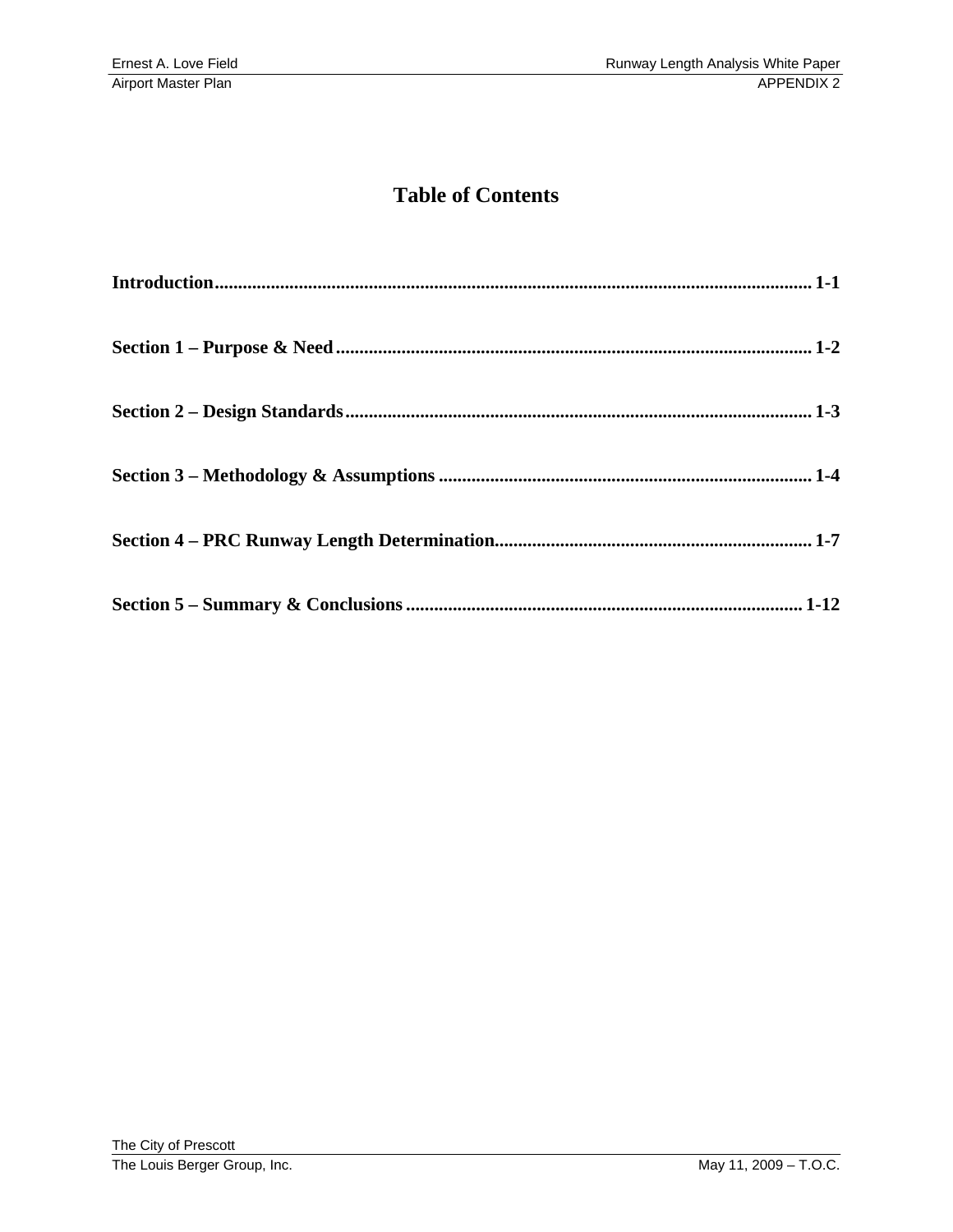#### **INTRODUCTION**

In addition to examining airside facility requirements as part of the Facility Requirement section of the current Master Plan Update, Berger has developed this technical White Paper to address the Purpose and Need for the Prescott Municipal Airport (PRC) proposed Runway 3R-21L extension. The following Runway Length Analysis was prepared to determine the runway length requirement for the regional air carrier passenger service, United States Forest Service Firefighting aircraft operations and general aviation for Runway 3R-21L at PRC.

The proposed Runway 3R-21L extension was initially planned in the 1997 Airport Master Plan. In addition to the current airfield characteristics, design standards, current and future operational and safety requirements, Berger has examined all the information gathered from the previous Master Plan, the Draft Environmental Assessment (EA) for the proposed runway extension, and the Prescott Municipal Airport *Runway Safety Area Standards Evaluation (2005)*.

PRC is a Class I, Federal Aviation Regulation (FAR) Part 139 certified airport assisted by federal airport improvement grants. Under FAA Order 5190.6A, *Airport Compliance Requirements* it is required that the airport is safely and properly maintained and operated in a manner which protects the public interests and as stated in Order 5190.6A paragraph 4-17j "any facility developed with grants funds must be constructed to the then current applicable FAA design standards". Therefore all applicable requirements and directives reported in the following documents have been applied on the Runway 3R-21L length analysis:

- 4 FAA Advisory Circular 150/5325-4B Runway Length Requirements for Airport Design;
- $\div$  FAA AC 150/5300-13
- 4 FAA Order 5090.3C Field Formulation of the National Plan of Integrated Airport Systems (NPIAS); and
- $\rightarrow$  Aircraft manufacturer's characteristics manuals and charts.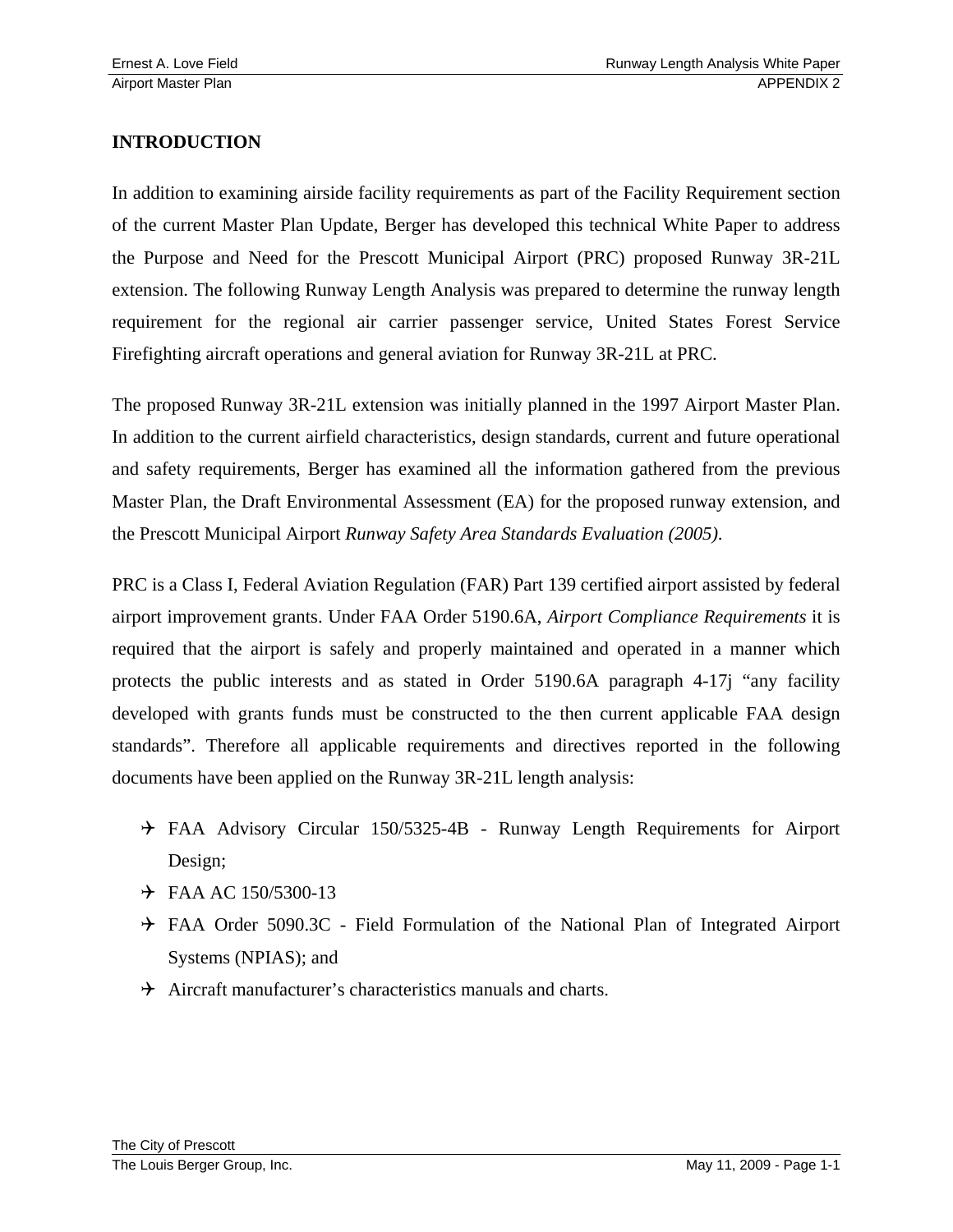#### **SECTION 1 – PURPOSE & NEED**

Runway 3R-21L is PRC's primary runway. The runway is surfaced with asphalt, and is 7,616 feet long and 150 feet wide. The primary purpose of the Runway 3R-21L improvements identified in this Runway Length Analysis is to provide a safe operating environment for the range of aircraft that regularly utilize PRC, and to those that are expected to use the airport in the future.

The Forecast in the current Master Plan Update (2009) indicates that the PRC Airport Service Area (ASA) can support the demand for additional air service to new markets. The PRC Passenger Leakage Study and the new Arizona State Airports System Plan (SASP) have anticipated a robust potential demand of air service to other markets mostly due to the rapid population growth in the airport ASA. Various populations' forecast suggests that this growth will continue over the next 20 years.

Historically, PRC has not been served by regional jets due to its runway length limitations. In turn, this has effectively stunted the airport's marketing and air service development efforts. As the more modern regional jets (RJs) enter the market to replace older equipment, PRC will need to provide additional runway length to provide adequate air service to its community. Additionally, the runway extension is needed because PRC, a Commercial Service Airport in the NPIAS, is only able to accommodate less than 75 percent of the large aircraft fleet (more than 60,000 lbs) at 60 percent useful load, while a reliever airport for other commercial service airports should be able to accommodate 75% of large aircraft at 90% useful load.

Furthermore, safety concerns have been voiced with regards to the operations of the U.S. Forest Service (USFS). During the fire season, which spans through the hottest months in Arizona, the USFS utilizes the Lockheed P-3 Orion and Lockheed C-130. A longer runway will provide for the additional pavement necessary in case of an aborted take-off.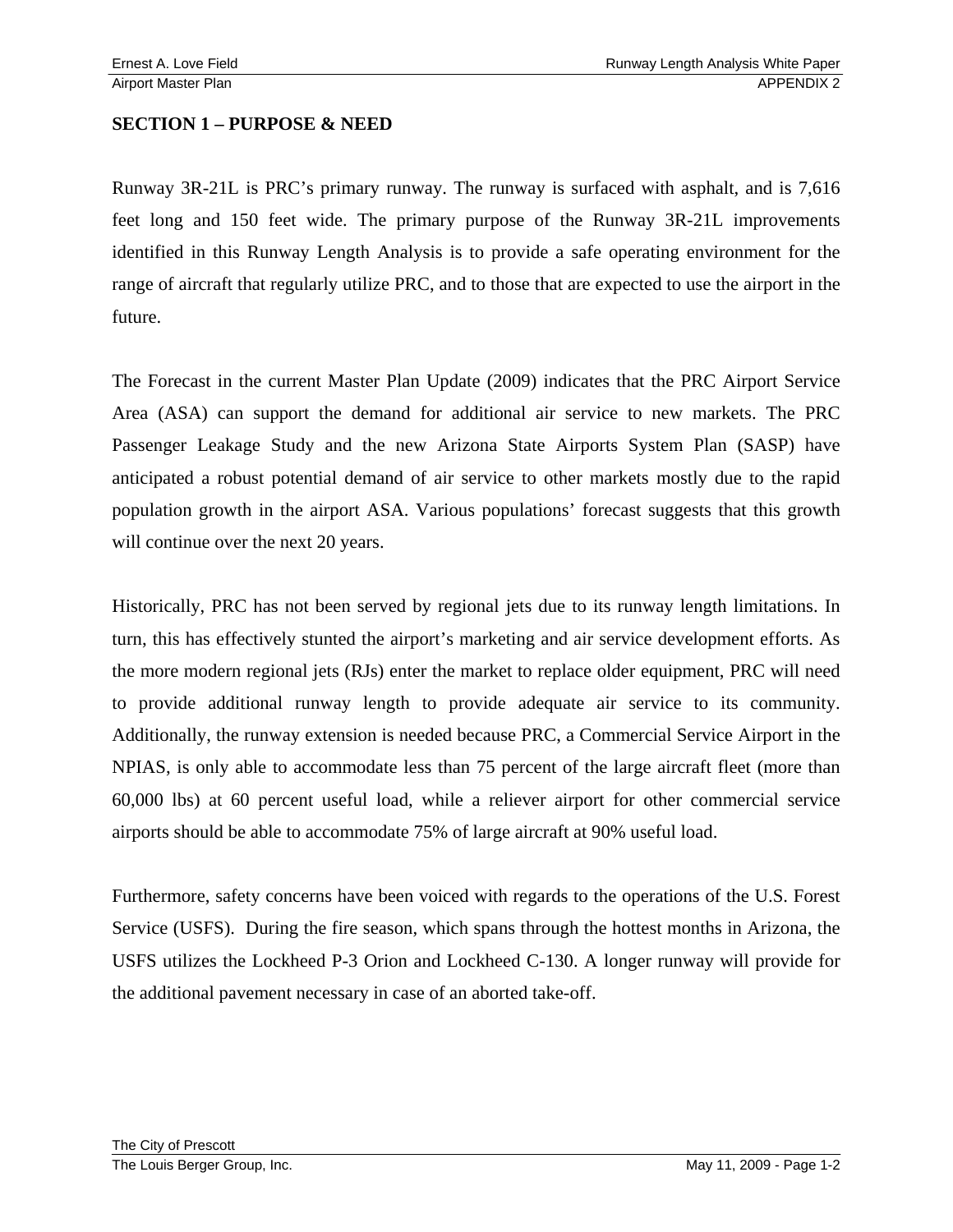#### **SECTION 2 – DESIGN STANDARDS**

Guidelines for airport design standards are set forth in the FAA's Advisory Circular (AC) 150/5300-13, *Airport Design*. Each airport can be classified based upon the aircraft which it is designed to serve using the Airport Reference Code (ARC). The ARC is established by two separate factors: Approach Category (which group aircraft based on approach speed) and Design Group (which group aircraft based on wingspan).

Aircraft approach categories are defined as follows:

- Category A: Speed less than 91 knots;
- Category B: Speed 91 knots or more, but less than 121 knots;
- Category C: Speed 121 knots or more, but less than 141 knots;
- Category D: Speed 141 knots or more, but less than 166 knots; and
- Category E: Speed 166 knots or more.

Airplane design groups are defined as follows:

- Group I: Up to but not including 49 feet (with a subcategory for small aircraft);
- Group II: 49 feet or more, but less than 79 feet;
- Group III: 79 feet or more, but less than 118 feet;
- Group IV: 118 feet or more, but less than 171 feet;
- Group V: 171 feet or more, but less than 214 feet; and
- Group VI: 214 feet or more, but less than 262 feet.

PRC'S Runway 3R-21L is currently designated as C-III.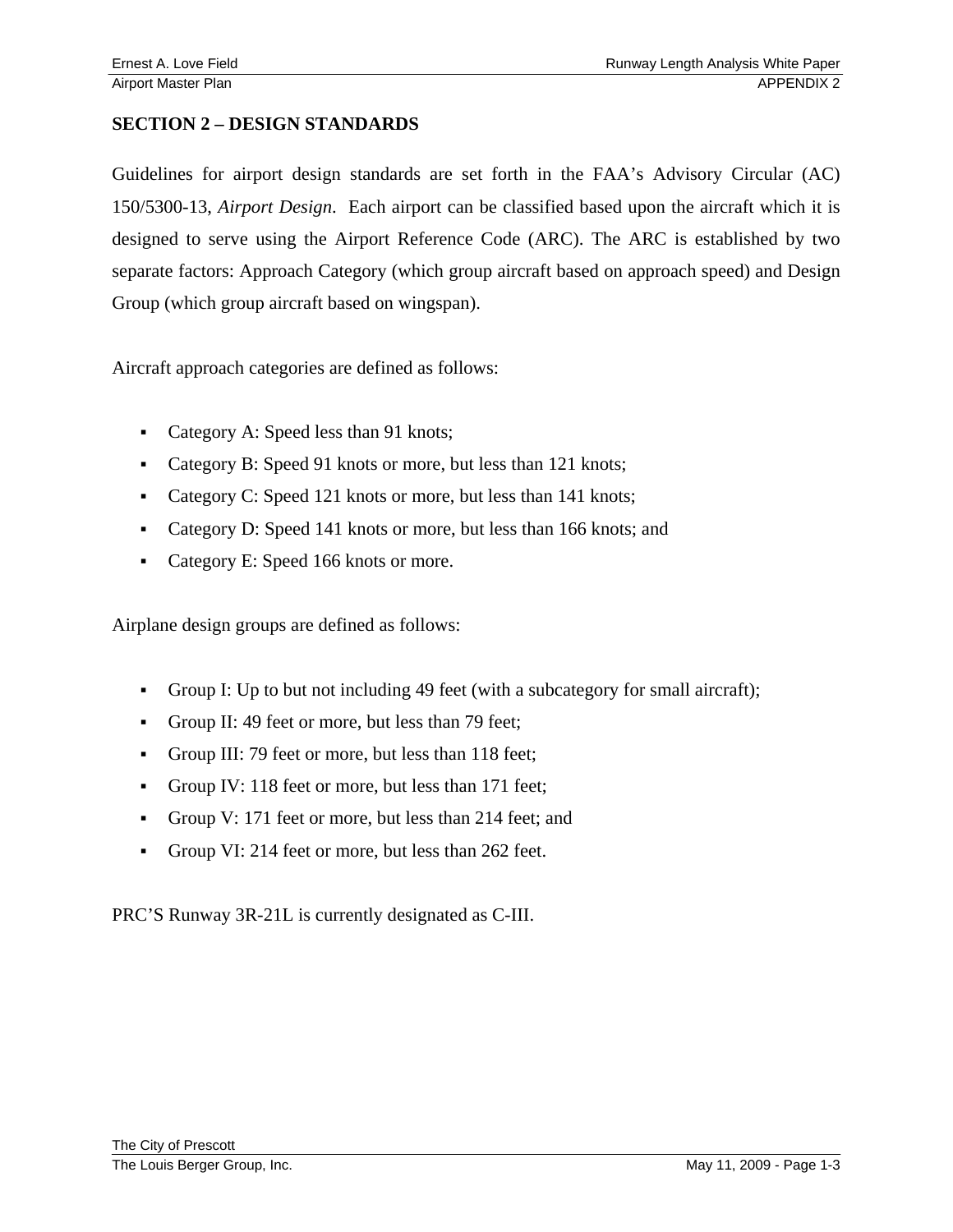#### **SECTION 3 - METHODOLOGY & ASSUMPTIONS**

To determine the required runway length for PRC's primary runway the procedure detailed in FAA AC 150/5325-4B, *Runway Length Requirements for Airport Design,* provides guidelines for airport designers and planners to determine recommended runway lengths for new runways or extensions to existing runways. This AC makes the following recommendations: *"When the Max Take-Off Weight (MTOW) of listed aircraft is over 60,000 pounds, the recommended runway length is determined according to individual aircraft. The design objective for the main primary runway is to determine a recommended runway length that serves all aircraft without operational weight restrictions. The design objective for the length of crosswind runways for scheduled transport service is to equal 100% of the primary runway."* 

With regards to airport dimensional standards, FAA Order 5090.3C, *Field Formulation of the National Plan of Integrated Airport Systems (NPIAS)*, states that *"Airport dimensional standards (such as runway length and width, separation standards, surface gradients, etc.) should be selected which are appropriate for the critical aircraft that will make substantial use of the airport in the planning period. Substantial use means either 500 or more annual itinerant operations, or scheduled commercial service. The critical aircraft may be a single aircraft or a composite of the most demanding characteristics of several aircraft."*

The other factors to be considered include critical aircraft approach speed, maximum certificated takeoff weight, useful load and length of haul, the airport's field elevation above mean sea level (MSL), density altitude, the mean daily maximum temperature at the airfield, and typical runway surface conditions, such as wet and slippery.

The required departure runway length can be defined as the longest of the following three distances:

 $\rightarrow$  Accelerate-Takeoff Distance—The total distance needed for the aircraft to accelerate to the critical takeoff speed (V1), takeoff, and climb to an altitude of 35 feet above the ground, with one engine failing when the aircraft reaches V1;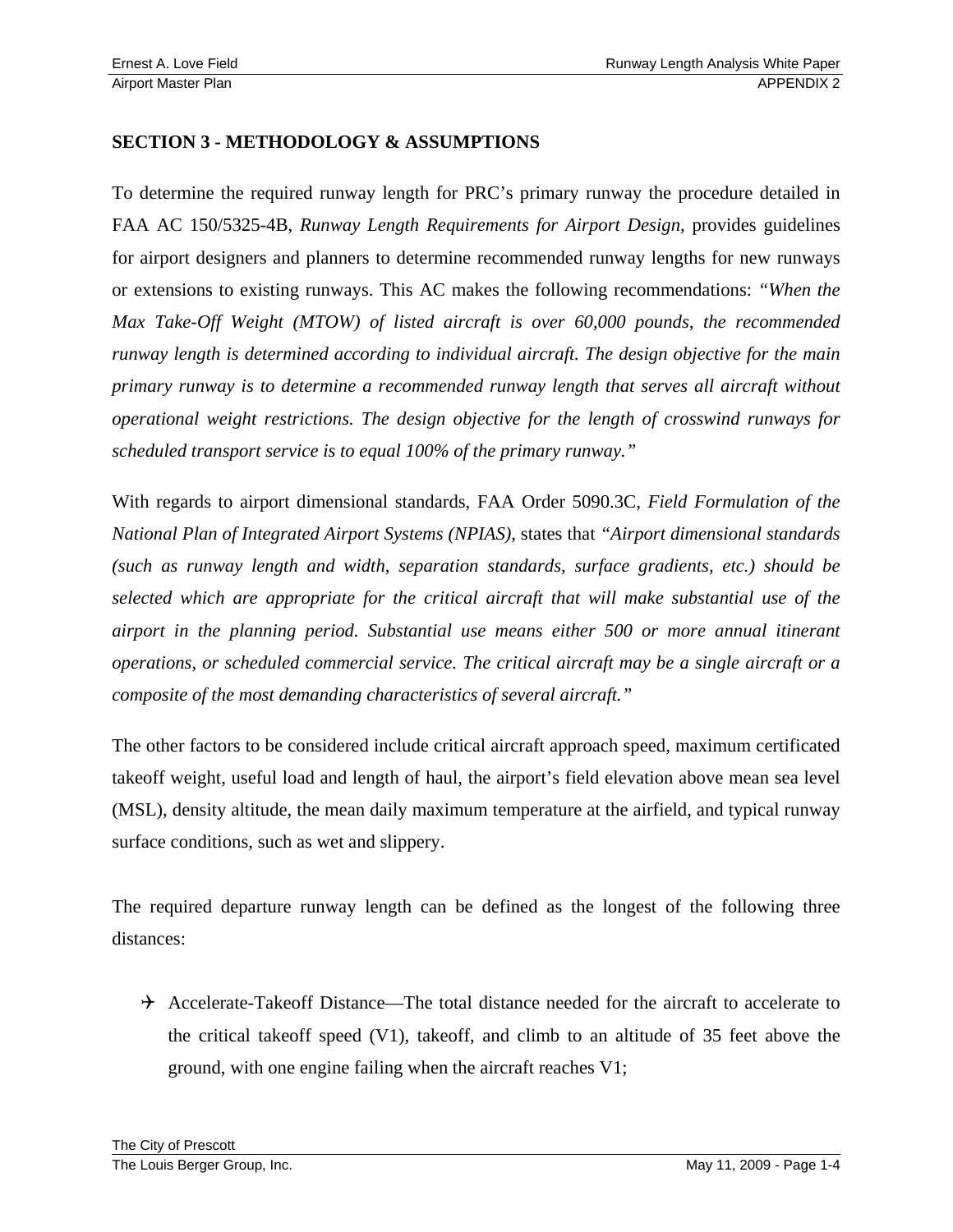- $\rightarrow$  Accelerate-Stop Distance The distance needed for the aircraft to accelerate to V1 and then brake to a full stop; and
- $\rightarrow$  All-Engine Takeoff Distance 115 percent of the distance needed for the aircraft to accelerate to V1, takeoff, and climb to an altitude of 35 feet above the ground with all engines operating normally.

Based on these definitions, it can be noted that as the critical takeoff speed is increased, the accelerate-takeoff distance decreases while the accelerate-stop distance increases. The methodology described in FAA AC 150/5325-4A provides for the "balanced field length" runway design, or the runway length at which the tradeoff between the reduced acceleratetakeoff distances approximately equals the increased accelerate-stop distance.

PCR primary Runway 3R-21L is at 5,045' MSL. Therefore, density altitude was factored in the determination of the runway length. Density altitude is pressure altitude corrected for nonstandard temperature and at which the density of the International Standard Atmosphere (ISA) is the same as the density of the air being evaluated. The temperature at ISA is  $15^{\circ}$ C (or 59°F). Typically increased density altitude, during period of high temperature, decreases operational performances of both propeller and jet engine aircrafts. Such loss in performance requires longer takeoff distances and faster ground speeds during landings, in turn resulting in longer runway length requirements.

At PRC, the average maximum daily temperature in the hottest month of July is 90°F. As shown in Figure 1 the density altitude for PRC at 90°F is approximately 8,000 feet. Wind speed was assumed to be zero. The flap setting configuration was assumed to be optimal. The runway gradient was assumed to be the same of the existing runway condition at 0.96%. The procedure assumes that there are no obstructions that would preclude the use of the full length of the runway.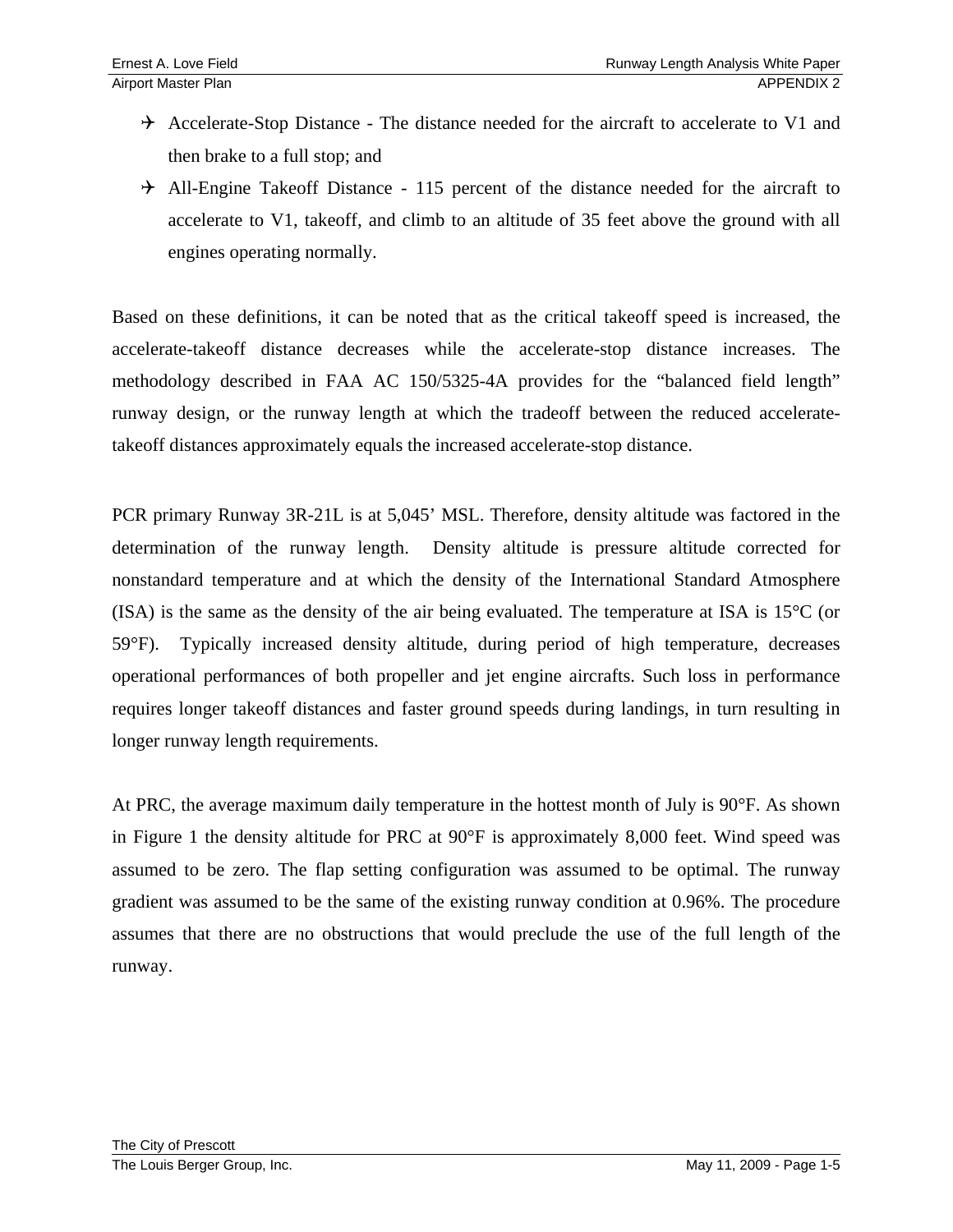#### **Figure 1:**

|                                                         | 15,000 |                                             | Altimeter    | Pressure       |  |  |  |
|---------------------------------------------------------|--------|---------------------------------------------|--------------|----------------|--|--|--|
|                                                         |        |                                             | Setting      | Altitude       |  |  |  |
|                                                         |        | B                                           | (Hg)         | Conversion     |  |  |  |
|                                                         | 14,000 |                                             |              | Factor         |  |  |  |
|                                                         |        |                                             |              |                |  |  |  |
|                                                         | 13,000 |                                             |              |                |  |  |  |
|                                                         |        |                                             | 28.0         | 1,824          |  |  |  |
|                                                         |        |                                             | 28.1         | 1,727          |  |  |  |
|                                                         | 12,000 | ð                                           | 28.2<br>28.3 | 1,630          |  |  |  |
|                                                         |        | ı,                                          | 28.4         | 1,533          |  |  |  |
|                                                         | 11,000 |                                             | 28.5         | 1,436<br>1,340 |  |  |  |
|                                                         |        | D                                           | 28.6         | 1,244          |  |  |  |
|                                                         |        | Ç<br>Ø                                      | 28.7         | 1,148          |  |  |  |
|                                                         | 10,000 | ss.<br>Þ                                    | 28.8         | 1,053          |  |  |  |
|                                                         |        | ∢                                           | 28.9         | 957            |  |  |  |
|                                                         | 9,000  |                                             | 29.0         | 863            |  |  |  |
|                                                         |        | Š                                           | 29.1         | 768            |  |  |  |
|                                                         | 8,000  |                                             | 29.2         | 673            |  |  |  |
|                                                         |        | ৡ                                           | 29.3         | 579            |  |  |  |
|                                                         |        |                                             | 29.4         | 485            |  |  |  |
|                                                         | 7,000  | ş<br>20<br>召                                | 29.5         | 392            |  |  |  |
|                                                         |        |                                             | 29.6         | 298            |  |  |  |
| DENSITY ALTITUDE - FEET                                 | 6,000  |                                             | 29.7         | 205            |  |  |  |
|                                                         |        |                                             | 29.8         | 112            |  |  |  |
|                                                         | 5,000  | Ĕ                                           | 29.9         | 20             |  |  |  |
|                                                         |        | $\overline{c}$<br>ž                         | 29.92        | 0              |  |  |  |
|                                                         | 4,000  | ट्ट                                         | 30.0         | $-73$          |  |  |  |
|                                                         |        | S,                                          | 30.1         | $-165$         |  |  |  |
|                                                         |        | $\frac{1}{2}$<br>ç                          | 30.2         | $-257$         |  |  |  |
|                                                         | 3,000  |                                             | 30.3         | $-348$         |  |  |  |
|                                                         |        | ୨                                           | 30.4         | $-440$         |  |  |  |
|                                                         | 2,000  | Ş<br>$\otimes$                              | 30.5         | $-531$         |  |  |  |
|                                                         |        |                                             | 30.6         | $-622$         |  |  |  |
|                                                         |        |                                             | 30.7         | $-712$         |  |  |  |
|                                                         | 1,000  | $\mathcal{F}$<br>ì<br>Ω                     | 30.8         | $-803$         |  |  |  |
|                                                         |        |                                             | 30.9         | $-893$         |  |  |  |
|                                                         |        |                                             | 31.0         | $-983$         |  |  |  |
|                                                         |        |                                             |              |                |  |  |  |
|                                                         |        | $-10$ 0 10 $^{9}C$ 20<br>30<br>40 50<br>-20 |              |                |  |  |  |
|                                                         |        |                                             |              |                |  |  |  |
| 70 80 90 100 110 120<br>10 20<br>30<br>40 50<br>60<br>0 |        |                                             |              |                |  |  |  |
|                                                         |        | °F                                          |              |                |  |  |  |

## **Density Altitude Chart**

The City of Prescott The Louis Berger Group, Inc. **May 11, 2009 - Page 1-6**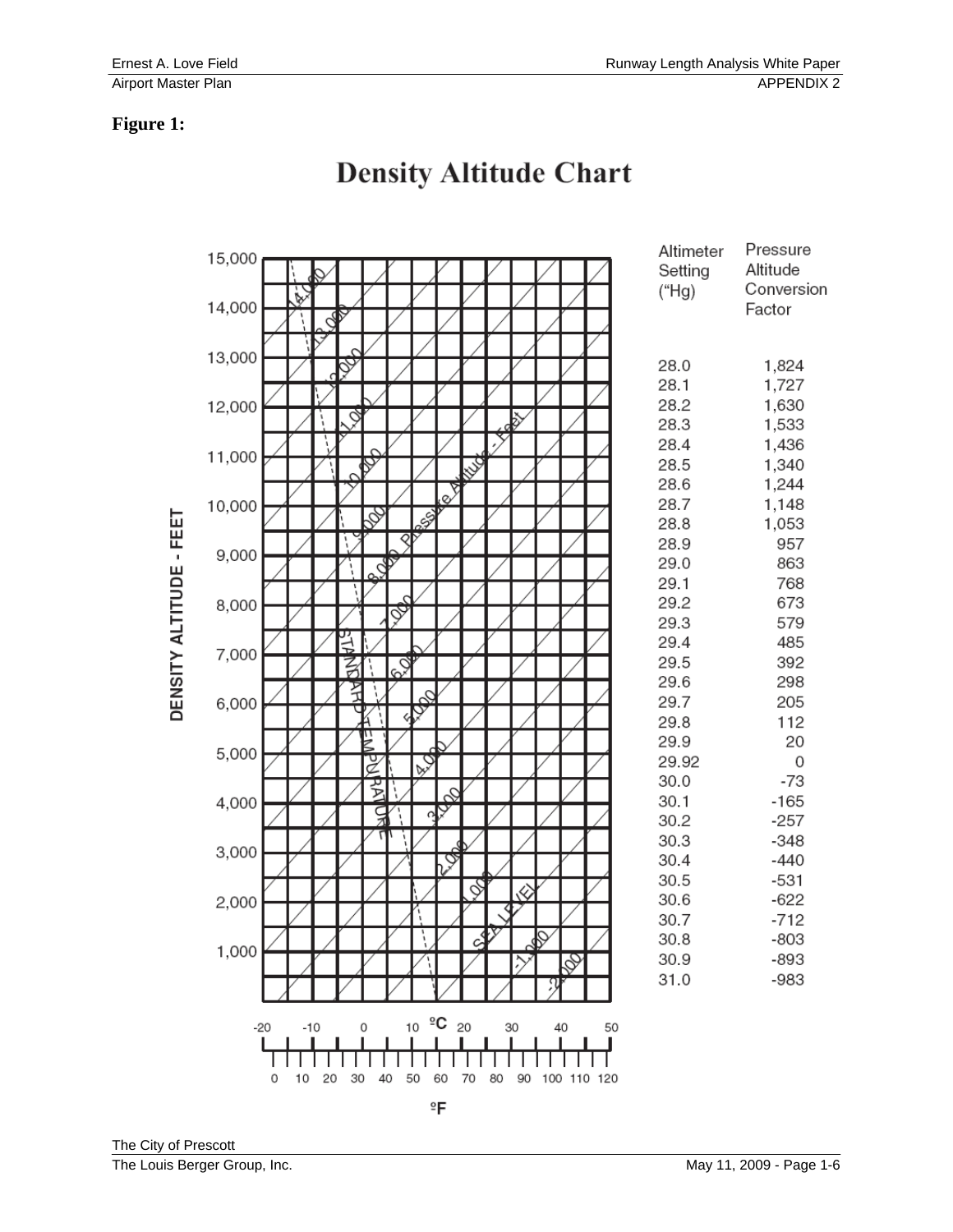#### **SECTION 4 – PRC RUNWAY LENGTH DETERMINATION**

Following FAA guidelines in AC150/5325-4B, a five step procedure was used to determine the recommended length for the critical design airplane.

#### **Step #1: Identify the Critical Design Aircraft or Category**

The 2007 operations data shows that the majority of the fleet operating at PRC fell within Category A and B, with forecasts showing that this will be maintained in the future. Aircraft in these categories varies from Group I to Group III. Additionally more than 1% of the total operation was attributed to aircraft in the C category, from Group I to Group III. At present, the Q-400 (a C-III aircraft) has been introduced to the PRC fleet mix, and is expected to conduct more than 1,400 operations per year. While the B-1900, a B-III aircraft, continues to conduct thousands of operations at PRC. Additionally, at PRC the USFS Prescott Fire Center and Henry Y. H. Kim Aviation Facility continue to operate large aircraft tankers during the fire season, such as the P-3 Orin and C-130. Although, the number of operations conducted by the USFS fleet is not sufficient to be considered the critical aircraft (i.e., 500 annual operations or more), their presence supports the need to continue to plan and maintain PRC as ARC C-III.

The 1997 Master Plan had identified the Boeing 737, a C-III aircraft, as the Design Aircraft for PRC. As part the planning process, this aircraft was re-evaluated to determine if possibly another aircraft more accurately depicts the design standard requirement at the airport. While it is clear that PRC should continue to be an ARC C-III facility, it is important to identify the critical aircraft that reflects the true aviation planning need of PRC.

The commercial forecast for the PRC market identified that the RJ utilization will be introduced and continue to grow in relation to the high growth of the population in the Prescott Metropolitan Service Area (MSA). Additionally, seating capacity and range of the commercial flight service offered at PRC will increase.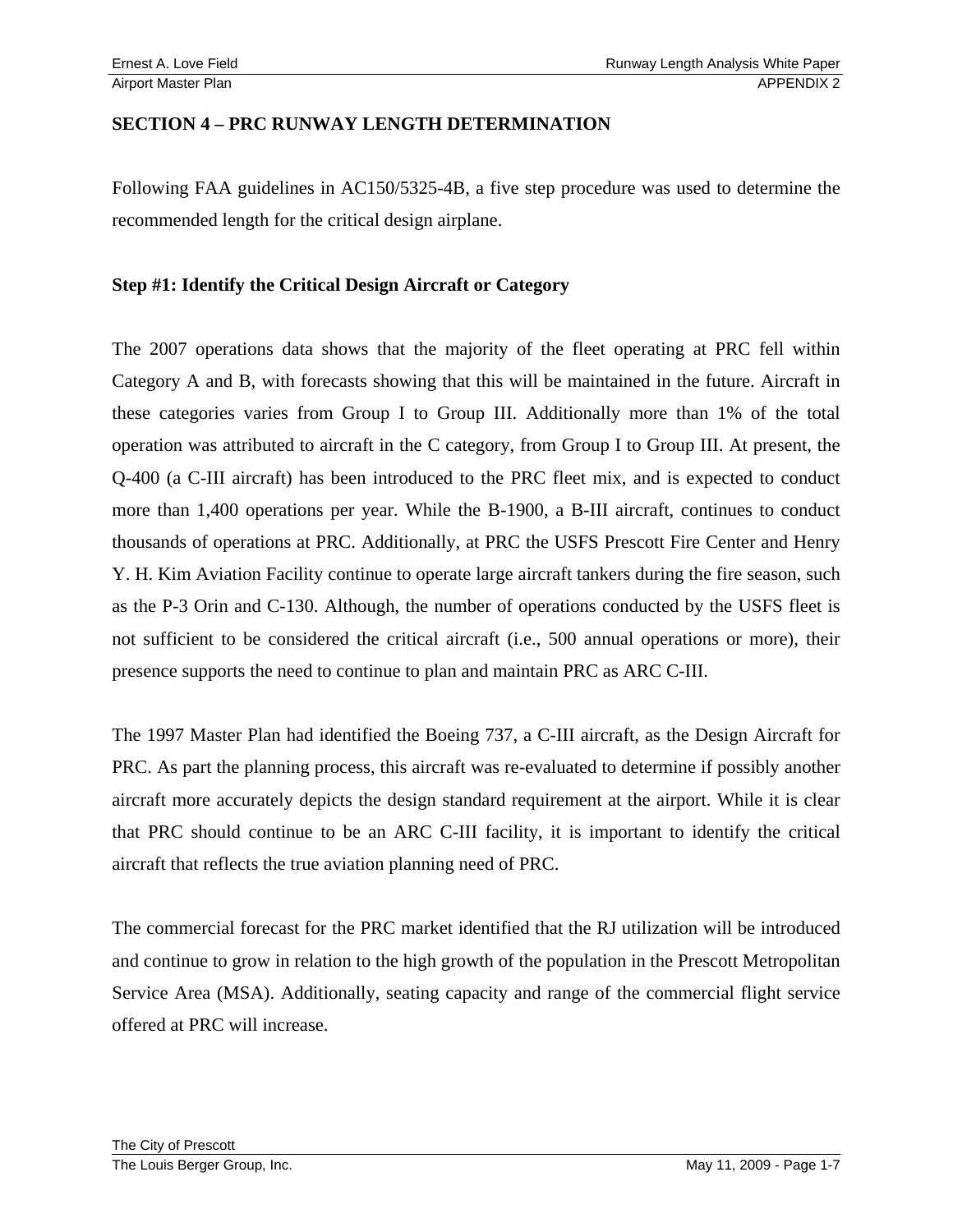Based upon the expectation that the B-1900 is soon expected to be replaced by more reliable and efficient aircraft in addition to current increasing trends in the regional carrier market, it is anticipated that RJ will play a bigger role in PRC's future (specifically in the 40-70 seat capacity segment). In the Western Region, the RJs predominantly used in this category are the CRJ-200 and CRJ-700, which are currently operated by Mesa Airlines, SkyWest, Delta Connections, Northwest Airlines, Midwest Connect, ASA, Horizon Air and others. Table 1 illustrates a few examples of the type of aircraft that are expected to operate at PRC in the future.

| <b>Example</b>          | <b>Aircraft Type</b>                                                                | <b>ARC</b> |
|-------------------------|-------------------------------------------------------------------------------------|------------|
|                         | $Q-400$<br>Wingspan: 92.25 ft<br>MTOW: 64,500 lbs<br>Approach Speed: 125 knot       | $B-III$    |
|                         | <b>CRJ-200</b><br>Wingspan:76.3 ft<br>MTOW: 47,450 lbs<br>Approach Speed: 130 knot  | $C-II$     |
|                         | <b>CRJ-700</b><br>Wingspan:85.04 ft<br>MTOW: 71,750 lbs<br>Approach Speed: 140 knot | $C-III$    |
| 's a branch grand and a | <b>ERJ-145</b><br>Wingspan: 65.9 ft<br>MTOW: 48,400 lbs<br>Approach Speed: 110 knot | $C-II$     |

#### **Table 1 - Sample of Future PRC Design Aircraft**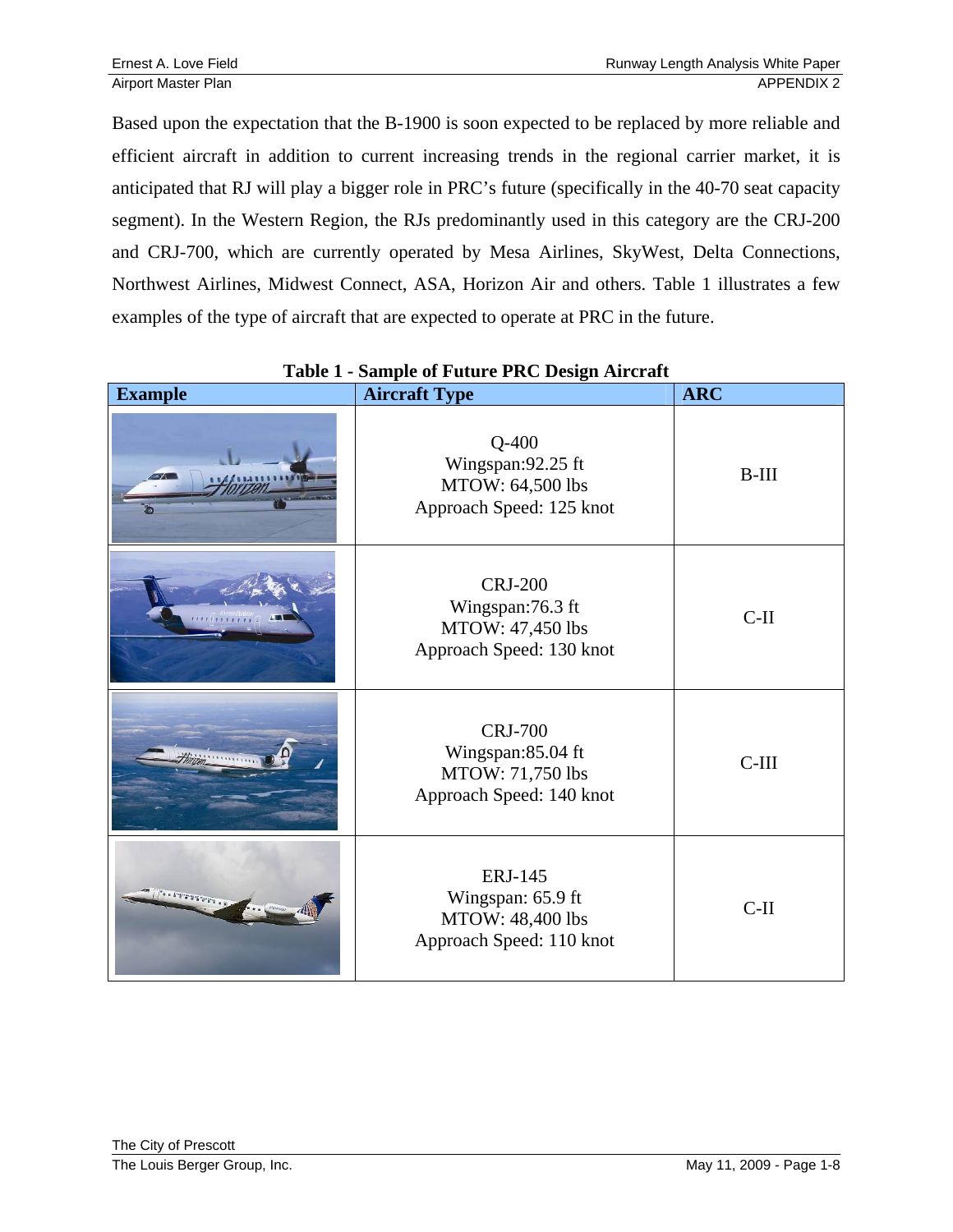## **Step #2: Identify the Aircraft That Will Require the Longest Runway Lengths at Maximum Certificated Takeoff Weight.**

Typically, the standard FAA process is to break down the potential range of aircraft design identified in Step #1 into relevant weight groups or categories:

- 1) MTOW of 12,500 pounds or less;
- 2) MTOW Over 12,500 pounds, but less than 60,000 pounds;
- 3) MTOW of 60,000 pounds or Regional Jets.

Regional Jets, regardless of their MTOW, are assigned to the 60,000 pound or more weight category. Although a number of RJs have a MTOW less than 60,000 pounds (27,200 kg), the exception acknowledges the long range capability of the RJs and the necessity to offer these operators the flexibility to interchange RJ models according to passenger demand without suffering operating weight restrictions. When the MTOW of listed aircraft is over 60,000 pounds (27,200 kg), the recommended runway length is determined according to the individual aircraft. Therefore, given that the majority of the aircraft indentified in Step #1 are RJs, the recommended runway length for PRC will be determined according to individual aircraft.

## **Step #3: Determine the Method That Will be Used for Establishing the Recommended Runway Length**

Based upon the information contained in Step #2, the standard FAA design approach for RJs and those aircraft with a MTOW of more than 60,000 pounds (27,200 kg) was used. Therefore, PRC Runway 3R-21L calculations are based upon:

- 1. The performance charts published by airplane manufacturers (i.e., Airport Planning Manuals); or
- 2. By contacting the airplane manufacturer; and/or
- 3. By contacting the air carriers for the information.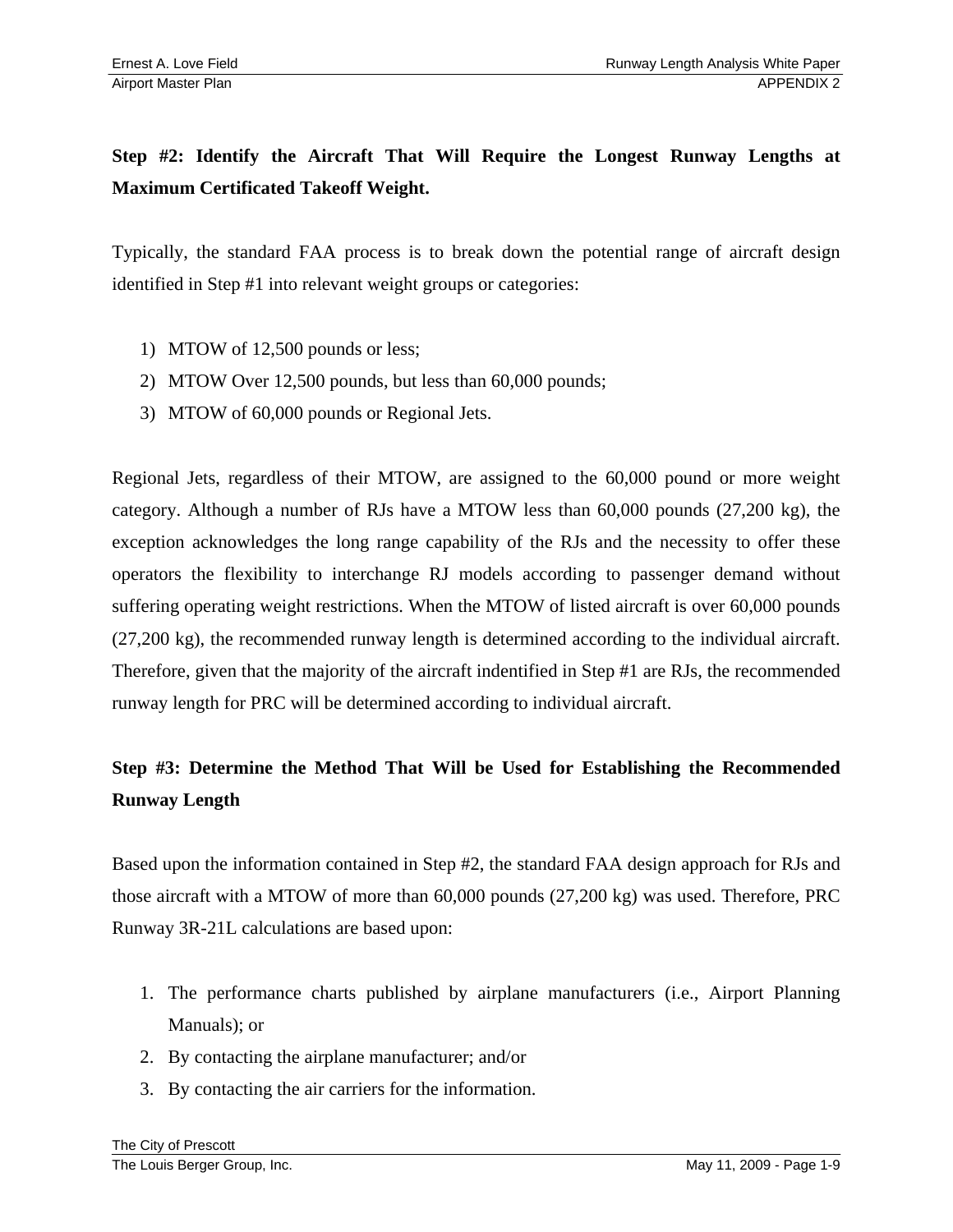Both takeoff and landing runway length requirements were determined with applicable lengthadjustments in order to determine the recommended runway length. The longest of the takeoff and landing runway length requirements for the critical design aircraft under evaluation then becomes the recommended runway length.

The first two options and the FAA Airport Design Computer Program 4.2D were used to calculate the Runway 3R-21L length requirement for planning purposes. The program includes an aircraft fleet profile designed to be representative of the small and large aircraft that comprise the general aviation aircraft fleet in the United States. The results are summarized in Table 2 and Table 3.

Table 2 presents the required runway lengths for PRC based upon the FAA Airport Design Computer Program 4.2D.

| <b>Airport Input Data</b>                                               |            |  |  |
|-------------------------------------------------------------------------|------------|--|--|
| <b>Airport Elevation (MSL)</b>                                          | 5,045'     |  |  |
| Mean daily temperature of the hottest month                             | $90^\circ$ |  |  |
| Maximum difference in runway centerline elevation                       | 62'        |  |  |
| <b>Runway Length Recommended for Airport Design</b>                     |            |  |  |
| Small airplanes with approach speeds of less than 30 knots              | 450'       |  |  |
| Small airplanes with approach speeds of less than 50 knots              | 1,200'     |  |  |
| Small airplanes with less than 10 passenger seats:                      |            |  |  |
| 75 percent of these small airplanes                                     | 4,640'     |  |  |
| 95 percent of these small airplanes                                     | 6,240'     |  |  |
| 100 percent of these small airplanes                                    | 6,410'     |  |  |
| Small airplanes with 10 or more passenger seats                         | 6,410'     |  |  |
| Large airplanes of 60,000 pounds or less:                               |            |  |  |
| 75 percent of these large airplanes at 60 percent useful load           | 7,300'     |  |  |
| 75 percent of these large airplanes at 90 percent useful load           | 9,220'     |  |  |
| 100 percent of these large airplanes at 60 percent useful load          | 11,400'    |  |  |
| 100 percent of these large airplanes at 90 percent useful load          | 11,620'    |  |  |
| Source: FAA Airport Design Computer Program 4.2D and FAA AC 150/5300-1. |            |  |  |

**Table 2 - PRC Runway Length Analysis** 

In addition to the FAA Program, the Airport Planning Manual for the CRJ-200, CRJ-700 and ERJ-145 was obtained. Additionally, the manufacturer Bombardier Inc. was contacted to validate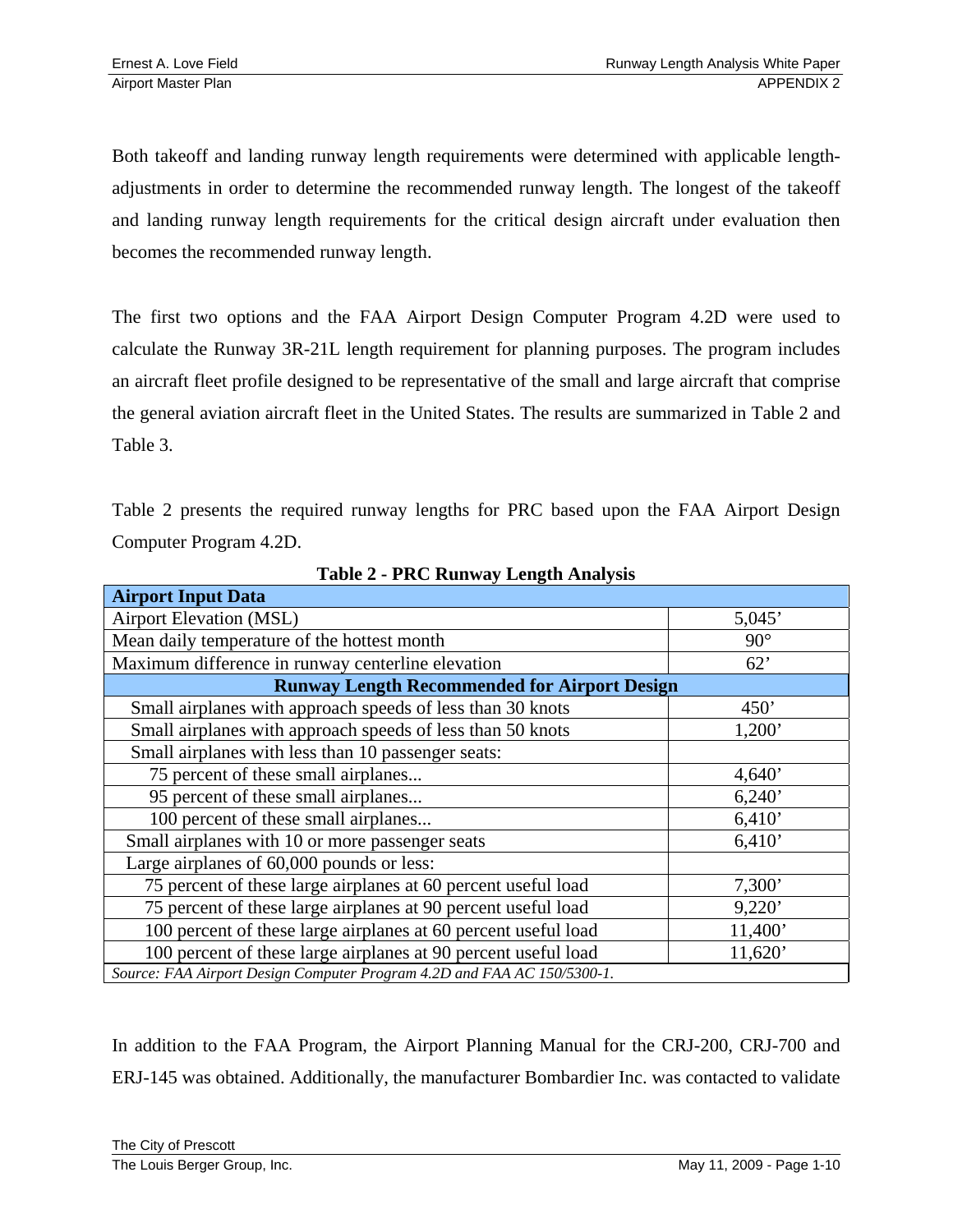the initial calculation and to use their simulation programs to run performance scenarios based on PRC environmental conditions. The results are summarized in Table 3.

| Table 5 - Operational Characteristics |             |                      |                                 |  |  |
|---------------------------------------|-------------|----------------------|---------------------------------|--|--|
| <b>Aircraft Type and Engine</b>       | <b>MTOW</b> | <b>Runway Length</b> | <b>Max Range at Max Payload</b> |  |  |
| <b>CRJ 200</b>                        | 47,450 lbs  | 8,700 feet           | 550 nm                          |  |  |
| CRJ 700 (CF34-8C1)                    | 71,750 lbs  | 9,950 feet           | $1,434$ nm                      |  |  |
| ERJ 145 $(A1/1)$                      | 48,400 lbs  | 8,200 feet           | 900 nm                          |  |  |

#### **Table 3 - Operational Characteristics**

#### **Step #4: Select the Recommended Runway Length**

The recommended runway length is selected by reviewing the operational characteristics identified in Step #3. FAA AC150/5325-4B established that the longest runway length required at MTOW should become the recommended runway length. As shown in Table 3, at MTOW, the CRJ-700 requires a runway length of 9,950 feet at hot and dry conditions.

#### **Step #5: Apply Any Necessary Adjustment to the Obtained Runway Length**

The final step provides for adjustment to the obtained runway length based upon local circumstances. This includes any adjustments due to centerline elevation differences. FAA AC 150/5325-4B recommends increasing the runway length an additional 10 feet for each foot of centerline elevation difference. By maintaining the current runway gradient of 0.96%, the runway will have a difference of 62 feet in centerline elevation. Therefore, an additional 620 feet should be added to the length identified in Step #4 totaling a runway length of 10,570 feet.